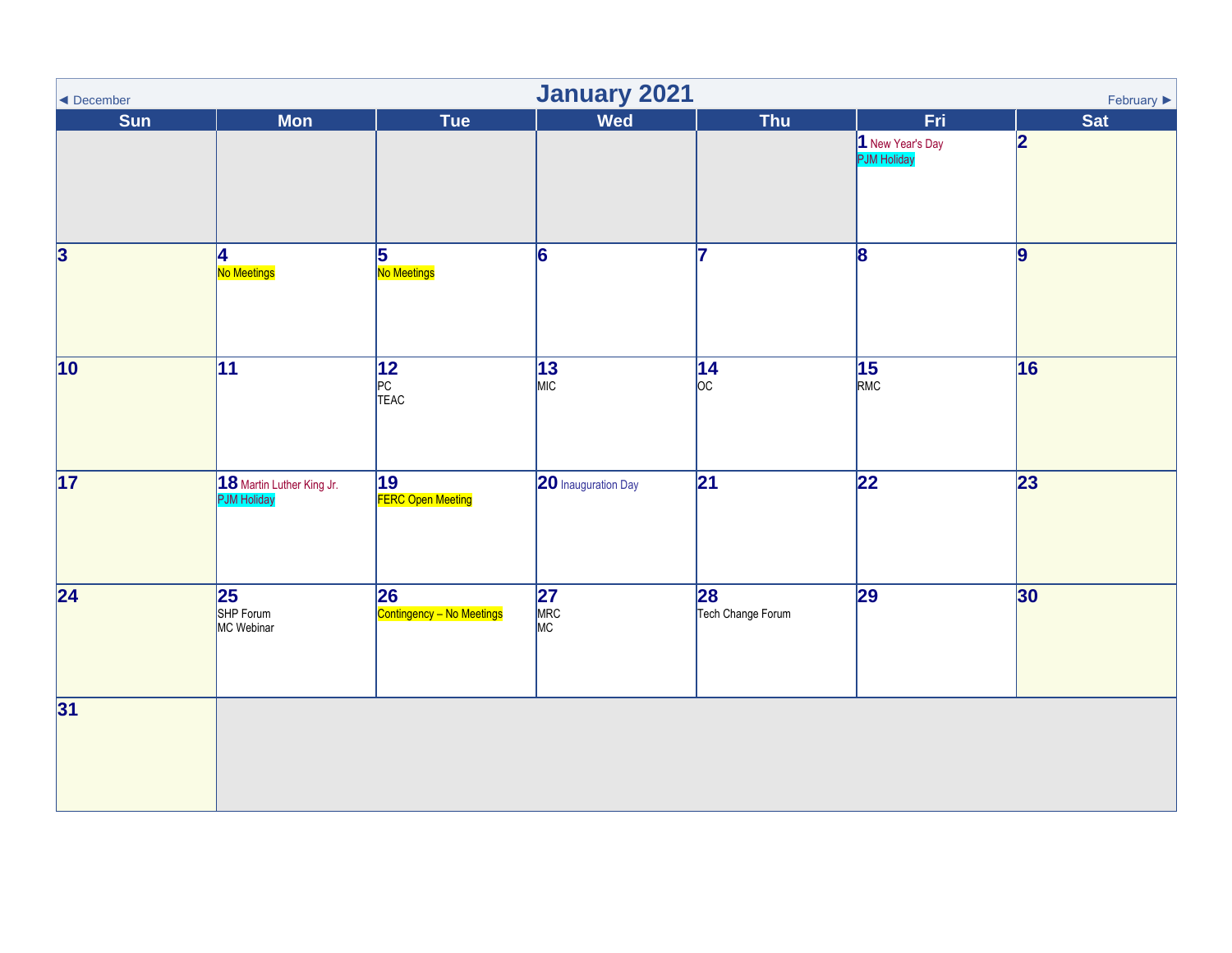| I January                    | <b>February 2021</b><br>March $\blacktriangleright$ |                                 |                         |                                               |                        |                 |  |  |  |  |
|------------------------------|-----------------------------------------------------|---------------------------------|-------------------------|-----------------------------------------------|------------------------|-----------------|--|--|--|--|
| <b>Sun</b>                   | <b>Mon</b>                                          | <b>Tue</b>                      | <b>Wed</b>              | <b>Thu</b>                                    | Fri                    | <b>Sat</b>      |  |  |  |  |
|                              | 1<br>No Meetings                                    | 2 Groundhog Day<br>No Meetings  | 3                       |                                               | 5                      | $\vert 6 \vert$ |  |  |  |  |
| <b>7</b> Super Bowl<br>NARUC | 8<br>NARUC                                          | 9 <br>NARUC<br>PC<br>TEAC       | 10<br>NARUC<br>MIC      | $\overline{11}$<br>$ _{\text{OC}}$            | $\overline{12}$<br>RMC | $\overline{13}$ |  |  |  |  |
| 14 Valentine's Day           | 15 Presidents Day<br><b>PJM Holiday</b>             | 16                              | 17 Ash Wednesday        | $\overline{18}$<br><b>FERC Open Meeting</b>   | $\overline{19}$        | 20              |  |  |  |  |
| $\overline{21}$              | 22<br>SHP Forum<br>MC Webinar                       | 23<br>Contingency - No Meetings | $\frac{24}{\text{MRC}}$ | $\overline{\mathbf{25}}$<br>Tech Change Forum | 26                     | 27              |  |  |  |  |
| 28                           |                                                     |                                 |                         |                                               |                        |                 |  |  |  |  |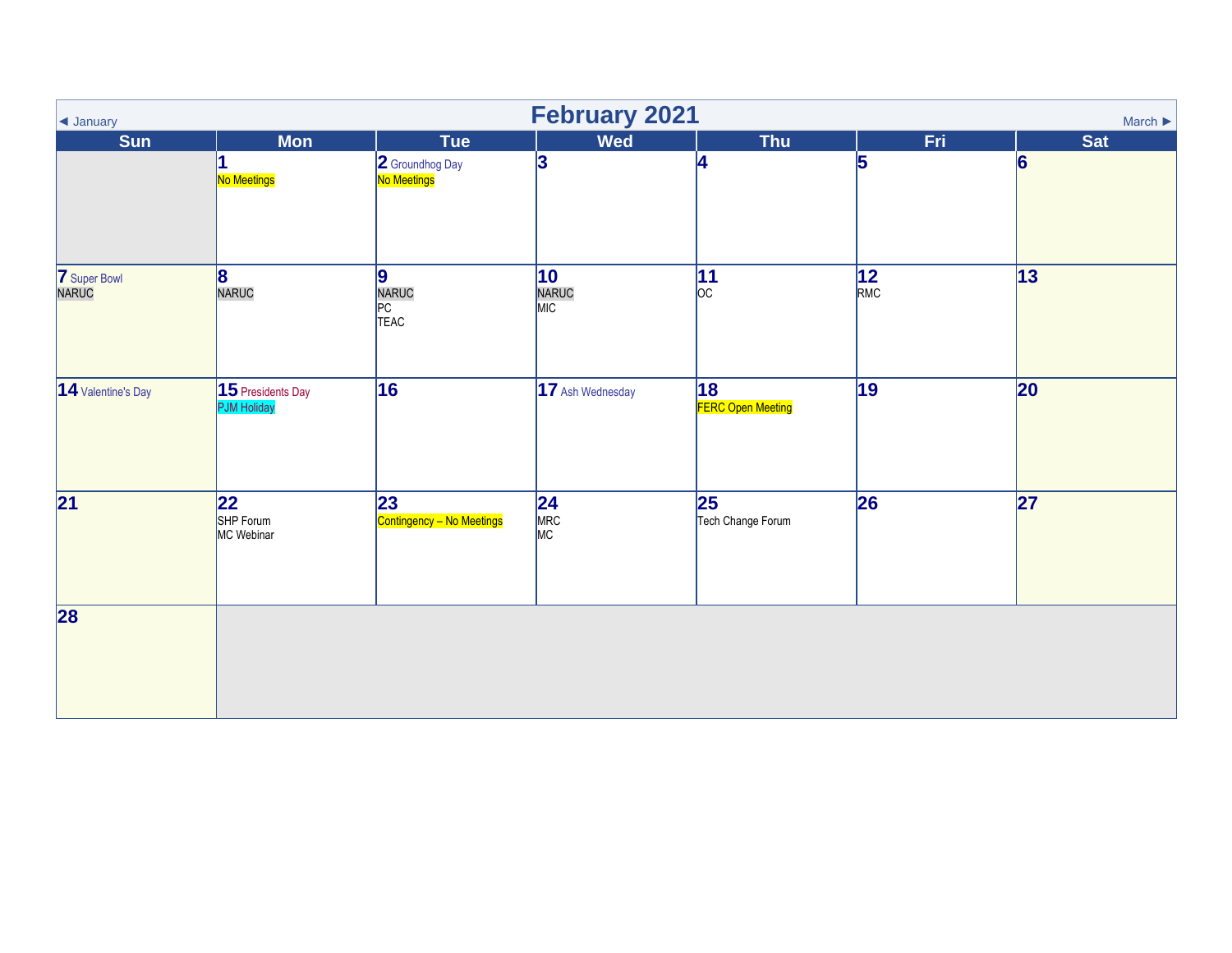| ← February                                          | <b>March 2021</b><br>April $\blacktriangleright$ |                                  |                        |                                               |                        |                                        |  |  |  |  |
|-----------------------------------------------------|--------------------------------------------------|----------------------------------|------------------------|-----------------------------------------------|------------------------|----------------------------------------|--|--|--|--|
| <b>Sun</b>                                          | <b>Mon</b>                                       | <b>Tue</b>                       | <b>Wed</b>             | <b>Thu</b>                                    | Fri                    | <b>Sat</b>                             |  |  |  |  |
|                                                     | No Meetings                                      | 2<br>No Meetings                 | 3                      |                                               | 5                      | $\vert 6 \vert$                        |  |  |  |  |
| 7                                                   | 8 Int'l. Women's Day                             | 9<br>PC<br>TEAC                  | $ 10\rangle$<br>MIC    | $\overline{11}$<br>$ _{\rm OC} $              | $\overline{12}$<br>RMC | 13                                     |  |  |  |  |
| 14 Daylight Saving Begins                           | $\overline{15}$                                  | 16                               | 17 Saint Patrick's Day | 18<br><b>FERC Open Meeting</b>                | 19                     | 20 Start of Spring (Spring<br>Equinox) |  |  |  |  |
| 21                                                  | $\overline{22}$<br>SHP Forum<br>MC Webinar       | 23 <br>Contingency - No Meetings | $24$<br>MRC<br>MC      | $\overline{\mathbf{25}}$<br>Tech Change Forum | 26                     | 27 <br>Passover begins at sundown      |  |  |  |  |
| 28<br>Palm Sunday<br>Passover – 1 <sup>st</sup> Day | 29<br>Passover - 2 <sup>nd</sup> Day             | 30                               | 31                     |                                               |                        |                                        |  |  |  |  |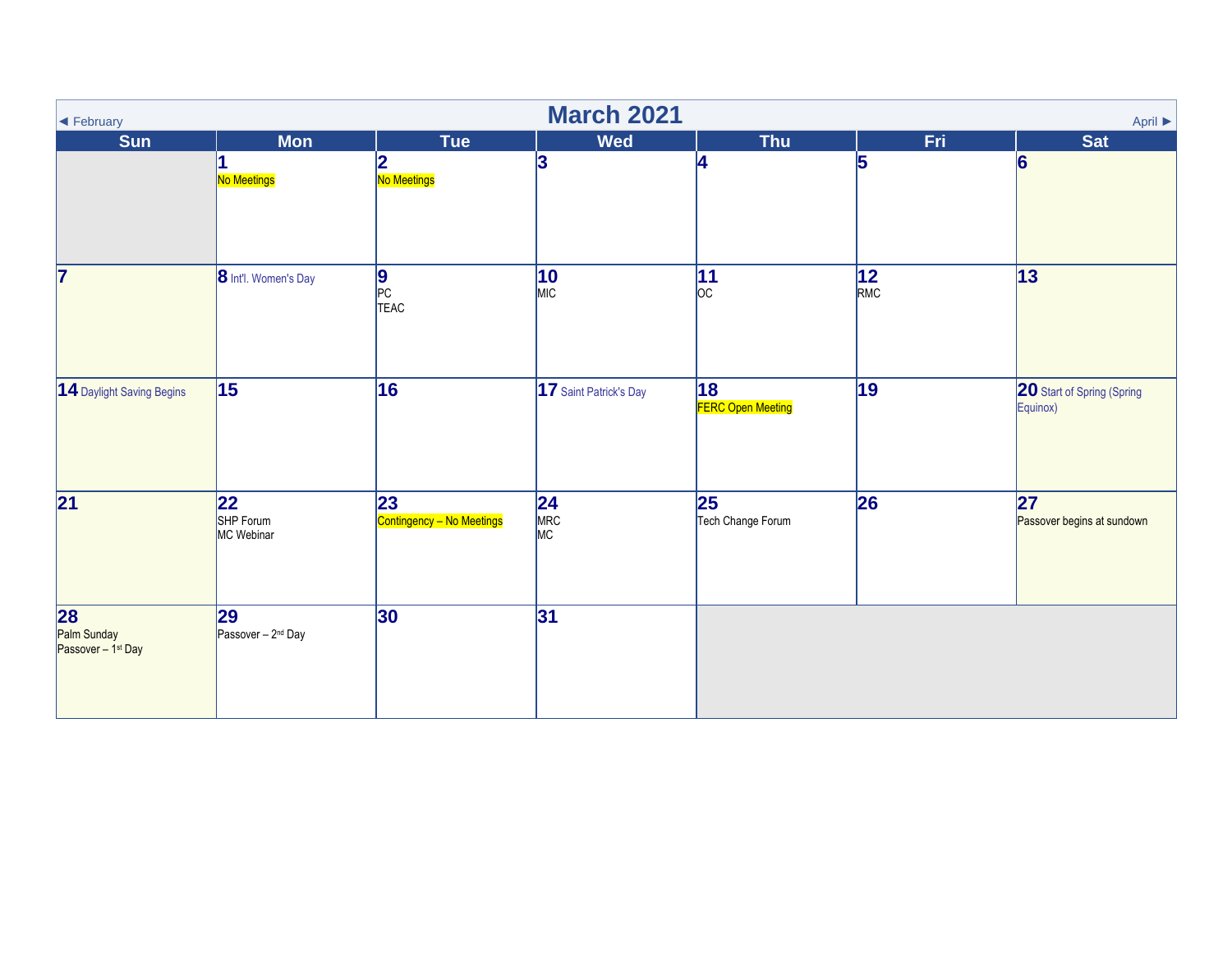| $\blacktriangleleft$ March | <b>April 2021</b><br>$May \triangleright$                                                                                                                                                                                                   |                                                                             |                                              |                                                            |                        |                  |  |  |  |  |
|----------------------------|---------------------------------------------------------------------------------------------------------------------------------------------------------------------------------------------------------------------------------------------|-----------------------------------------------------------------------------|----------------------------------------------|------------------------------------------------------------|------------------------|------------------|--|--|--|--|
| <b>Sun</b>                 | <b>Mon</b>                                                                                                                                                                                                                                  | <b>Tue</b>                                                                  | <b>Wed</b>                                   | <b>Thu</b>                                                 | Fri                    | <b>Sat</b>       |  |  |  |  |
|                            |                                                                                                                                                                                                                                             |                                                                             |                                              | 1 Holy Thursday                                            | 2 Good Friday          | $\boldsymbol{3}$ |  |  |  |  |
| 4 Easter                   | 5                                                                                                                                                                                                                                           | 6<br>PC<br>TEAC                                                             | 17<br>MIC                                    | $\frac{8}{\text{oc}}$                                      | $\vert 9 \vert$<br>RMC | 10               |  |  |  |  |
| $\overline{11}$            | 12 <br><b>CONTRACT CONTRACT CONTRACT CONTRACT CONTRACT CONTRACT CONTRACT CONTRACT CONTRACT CONTRACT CONTRACT CONTRACT CONTRACT CONTRACT CONTRACT CONTRACT CONTRACT CONTRACT CONTRACT CONTRACT CONTRACT CONTRACT CONTRACT CONTRACT CONTR</b> | 13 <br>-<br>OPSI<br><mark>No Meetings</mark><br><mark>Ramadan begins</mark> | 14                                           | $\vert$ 15 Tax Day (Taxes Due)<br><b>FERC Open Meeting</b> | 16                     | $\overline{17}$  |  |  |  |  |
| 18                         | 19<br>SHP Forum<br>MC Webinar                                                                                                                                                                                                               | 20<br>Contingency - No Meetings                                             | 21 Administrative Professionals<br>MRC<br>MC | 22 Earth Day<br>Tech Change Forum                          | 23                     | 24               |  |  |  |  |
| $\overline{25}$            | 26                                                                                                                                                                                                                                          | $\overline{27}$                                                             | 28                                           | $\overline{29}$                                            | 30 Arbor Day           |                  |  |  |  |  |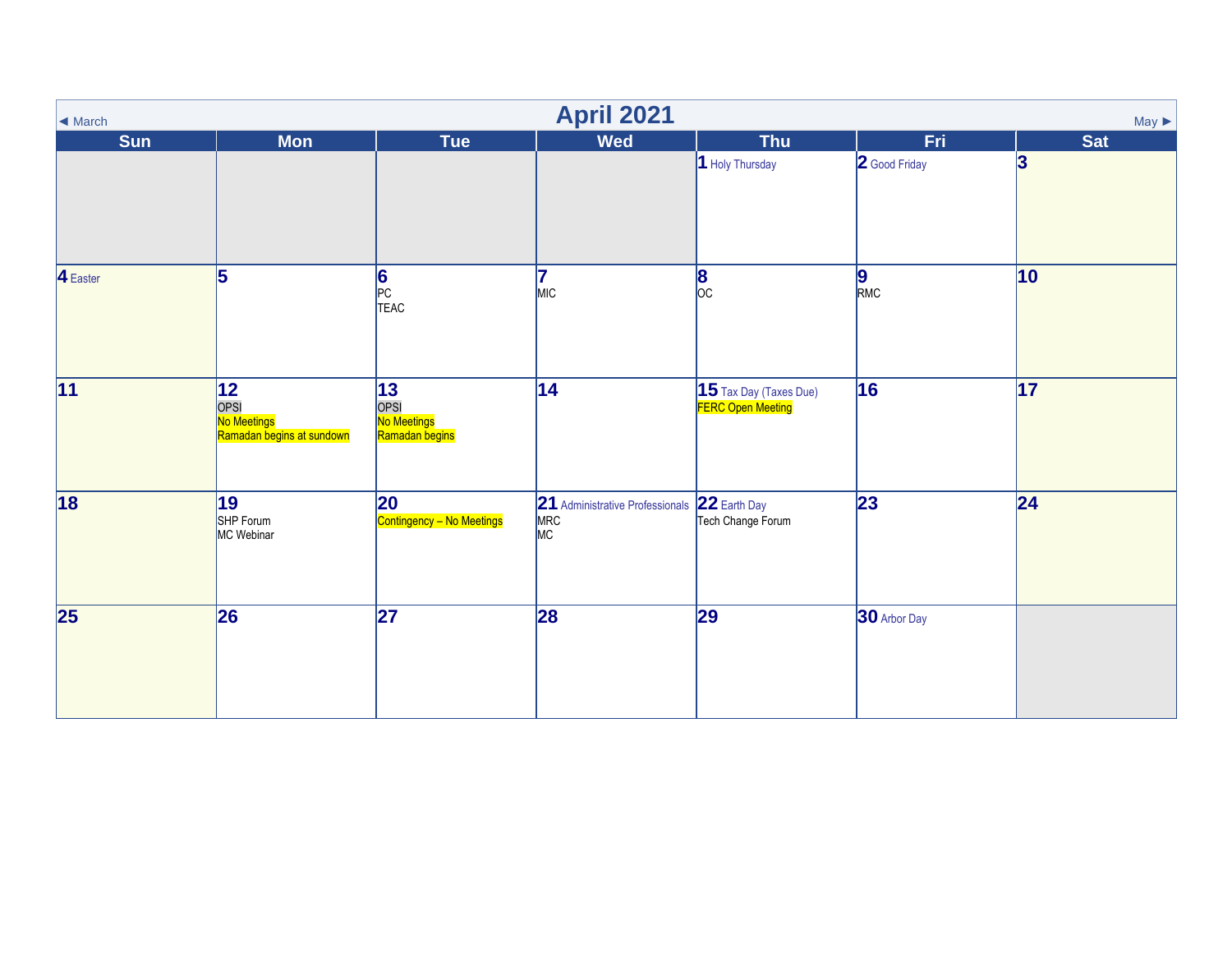| ▲ April                 |                                       |                                                                    | <b>May 2021</b>                                      |                                      |                   | June $\blacktriangleright$ |
|-------------------------|---------------------------------------|--------------------------------------------------------------------|------------------------------------------------------|--------------------------------------|-------------------|----------------------------|
| <b>Sun</b>              | <b>Mon</b>                            | <b>Tue</b>                                                         | <b>Wed</b>                                           | <b>Thu</b>                           | Fri               | <b>Sat</b>                 |
|                         |                                       |                                                                    |                                                      |                                      |                   | 1                          |
| $\overline{\mathbf{2}}$ | 3<br><b>Annual Meeting</b><br>MC      | <b>4</b><br><b>Annual Meeting</b><br>General Session               | 5 Cinco De Mayo<br>Annual Meeting<br>TODO/TOA-AC/BOM | 6<br>No Meetings                     | 17<br>No Meetings | $\overline{\mathbf{8}}$    |
| 9 Mother's Day          | $\overline{10}$                       | 11<br>Ramadan Ends at sundown<br>(avoid PM meetings)<br>PC<br>TEAC | $\overline{12}$<br>MIC                               | $\frac{13}{\text{oc}}$               | $14$<br>RMC       | 15 Armed Forces Day        |
| 16                      | $\overline{17}$                       | 18                                                                 | $\overline{19}$                                      | 20<br>FERC Open Meeting              | $\overline{21}$   | 22                         |
| $\overline{23}$         | $\overline{24}$                       | $\overline{25}$<br>Contingency - No Meetings                       | $\frac{26}{\text{MRC}}$                              | $\overline{27}$<br>Tech Change Forum | 28                | 29                         |
| 30                      | 31 Memorial Day<br><b>PJM Holiday</b> |                                                                    |                                                      |                                      |                   |                            |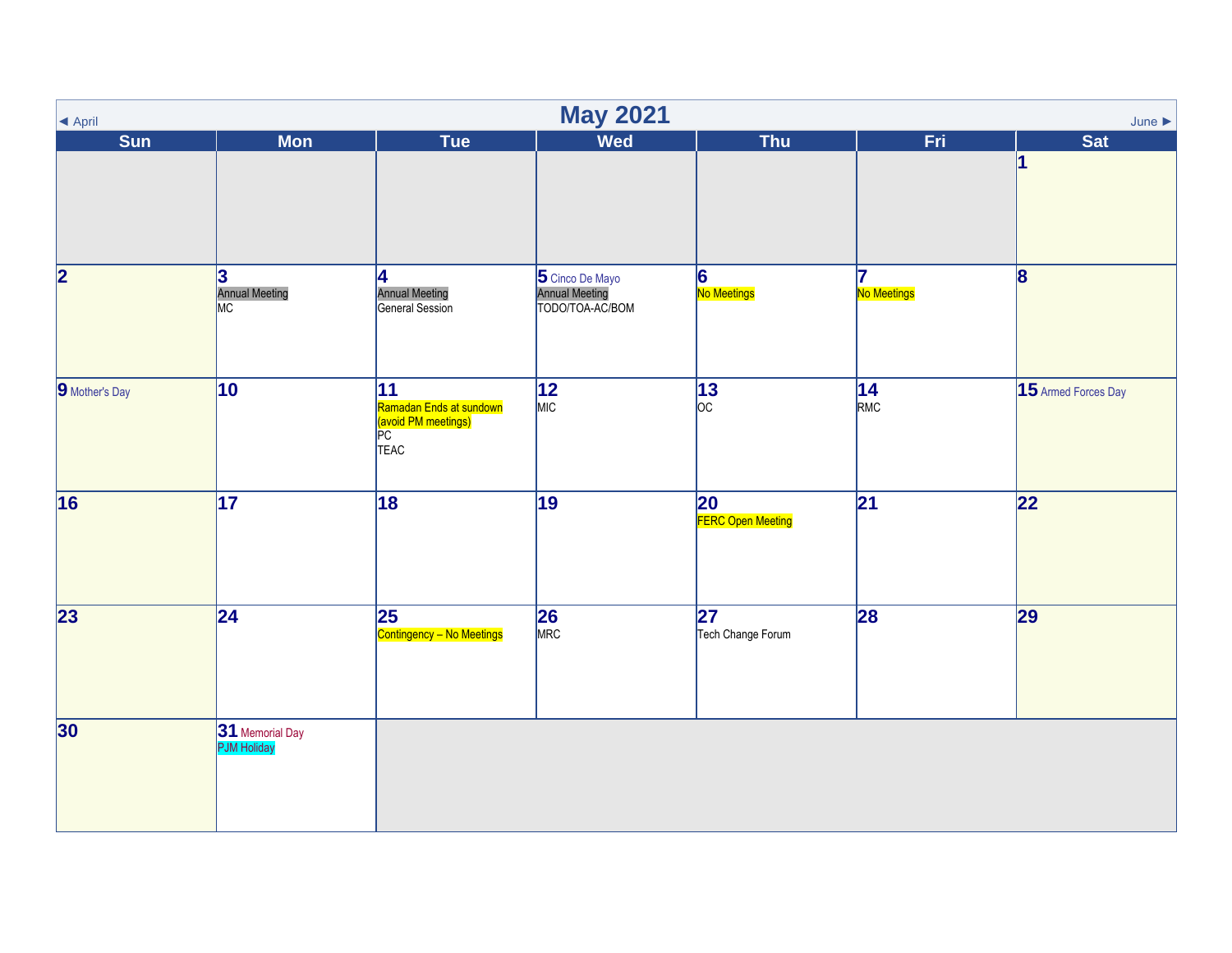| $\blacktriangleleft$ May                | <b>June 2021</b><br>July $\blacktriangleright$ |                                  |                               |                                             |                        |                 |  |  |  |  |
|-----------------------------------------|------------------------------------------------|----------------------------------|-------------------------------|---------------------------------------------|------------------------|-----------------|--|--|--|--|
| <b>Sun</b>                              | <b>Mon</b>                                     | <b>Tue</b>                       | <b>Wed</b>                    | <b>Thu</b>                                  | Fri                    | <b>Sat</b>      |  |  |  |  |
|                                         |                                                | No Meetings                      | 2<br>No Meetings              | 3                                           | 4                      | 5               |  |  |  |  |
| $\overline{\mathbf{6}}$                 | 17                                             | 8<br>PC<br>TEAC                  | $\sqrt{\frac{9}{MIC}}$        | $\overline{10}$<br>$ _{\rm OC} $            | $\overline{11}$<br>RMC | $\overline{12}$ |  |  |  |  |
| 13                                      | $14$ Flag Day                                  | $\overline{15}$                  | 16                            | $\overline{17}$<br><b>FERC Open Meeting</b> | 18                     | 19              |  |  |  |  |
| 20 Start of Summer (Summer<br>Solstice) | 21<br>SHP Forum<br>MC Webinar                  | 22 <br>Contingency - No Meetings | $\frac{23}{\text{MRC}}$<br>MC | $\overline{24}$<br>Tech Change Forum        | $\overline{25}$        | 26              |  |  |  |  |
| 27<br>MACRUC                            | 28<br>MACRUC                                   | 29<br>MACRUC                     | 30<br>MACRUC                  |                                             |                        |                 |  |  |  |  |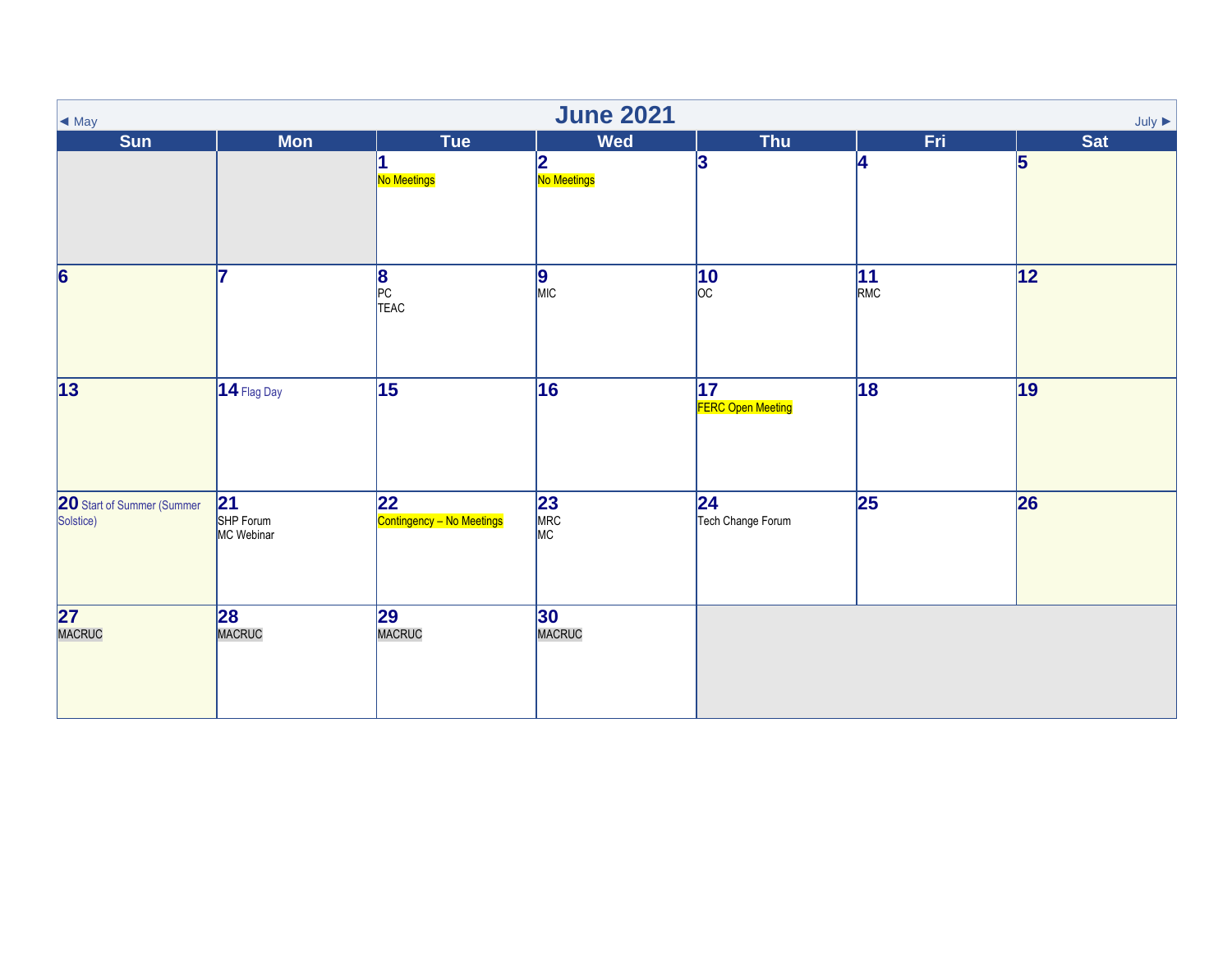| $\overline{\phantom{a}}$ June | <b>July 2021</b><br>August $\blacktriangleright$                    |                                   |                        |                                      |                 |                 |  |  |  |  |
|-------------------------------|---------------------------------------------------------------------|-----------------------------------|------------------------|--------------------------------------|-----------------|-----------------|--|--|--|--|
| <b>Sun</b>                    | <b>Mon</b>                                                          | Tue                               | <b>Wed</b>             | <b>Thu</b>                           | Fri.            | <b>Sat</b>      |  |  |  |  |
|                               |                                                                     |                                   |                        |                                      | 12              | 3               |  |  |  |  |
| 4 Indep. Day                  | $\overline{\mathbf{5}}$<br><b>PJM Holiday</b>                       | 6 <br>No Meetings                 | 17<br>No Meetings      | 8                                    | 9               | $ 10\rangle$    |  |  |  |  |
| $\overline{11}$               | 12                                                                  | 13<br>PC<br>TEAC                  | $14$<br>MIC            | $\overline{15}$<br>FERC Open Meeting | 16<br>RMC       | $\overline{17}$ |  |  |  |  |
| 18<br>NARUC                   | 19<br>Eid-al-Adha begins at sundown<br>(avoid PM meetings)<br>NARUC | 20<br>Eid-al-Adha<br><b>NARUC</b> | $\overline{21}$        | $\overline{22}$                      | $\overline{23}$ | 24              |  |  |  |  |
| $\overline{\mathbf{25}}$      | 26<br>SHP Forum<br>MC Webinar                                       | 27<br>Contingency - No Meetings   | <b>28</b><br>MRC<br>MC | 29<br>Tech Change Forum              | 30              | 31              |  |  |  |  |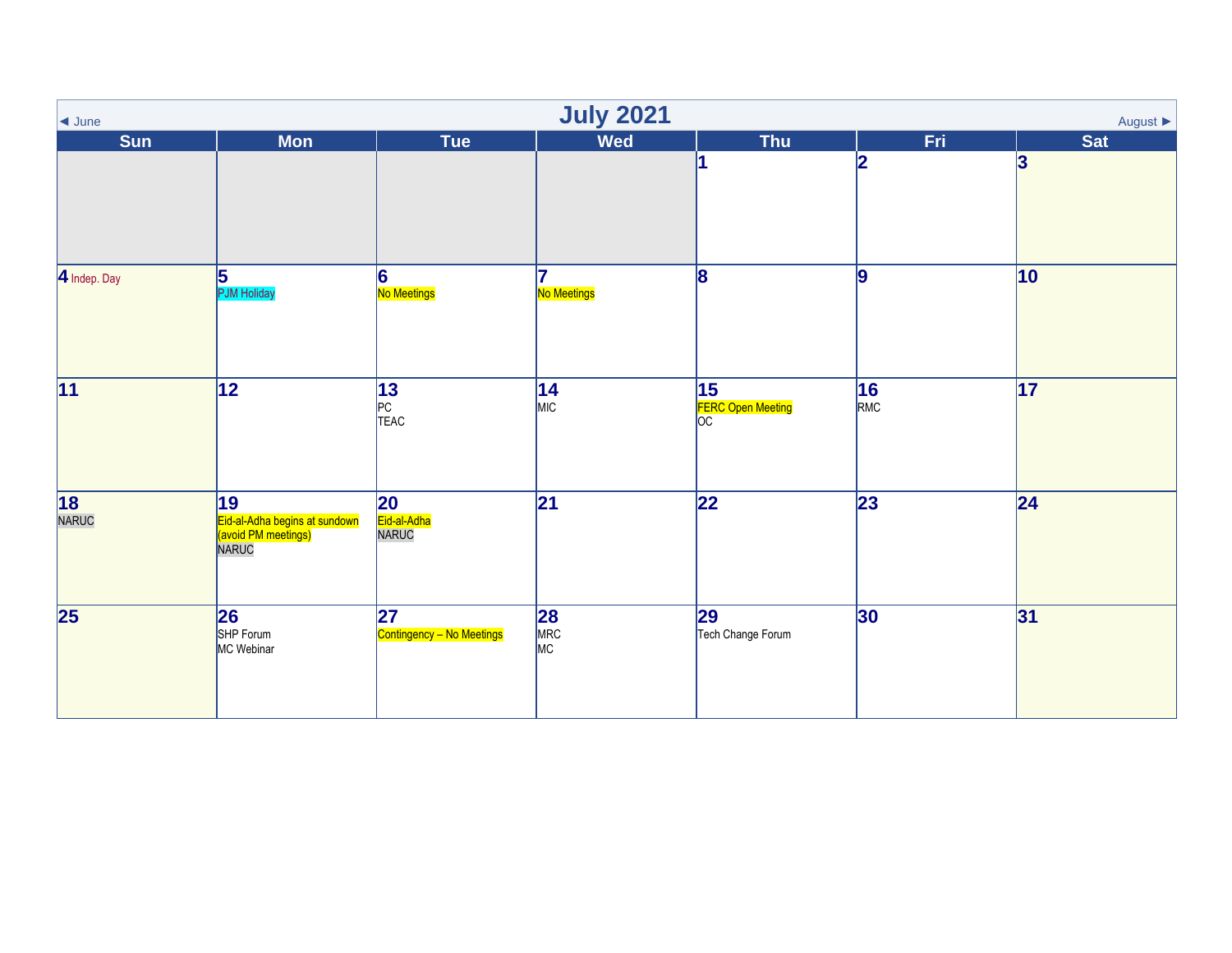| $\overline{\phantom{a}}$ July | <b>August 2021</b><br>September $\blacktriangleright$ |                                  |                         |                           |                 |                 |  |  |  |  |
|-------------------------------|-------------------------------------------------------|----------------------------------|-------------------------|---------------------------|-----------------|-----------------|--|--|--|--|
| <b>Sun</b>                    | <b>Mon</b>                                            | Tue                              | <b>Wed</b>              | <b>Thu</b>                | Fri             | <b>Sat</b>      |  |  |  |  |
| $\vert$ 1                     | 2<br>No Meetings                                      | 3<br>No Meetings                 | $\overline{4}$          | 5                         | 6               | 17              |  |  |  |  |
| $\overline{\mathbf{8}}$       | $\overline{9}$                                        | 10<br>PC<br>TEAC                 | $\frac{11}{MIC}$        | $\sqrt{12}$ <sub>oc</sub> | $13$<br>RMC     | 14              |  |  |  |  |
| $\overline{15}$               | 16                                                    | $\overline{17}$                  | 18                      | $\overline{19}$           | $\overline{20}$ | $\overline{21}$ |  |  |  |  |
| 22                            | 23                                                    | 24 <br>Contingency - No Meetings | $\frac{25}{\text{MRC}}$ | 26<br>Tech Change Forum   | $\overline{27}$ | 28              |  |  |  |  |
| 29                            | 30                                                    | 31<br>PC<br>TEAC                 |                         |                           |                 |                 |  |  |  |  |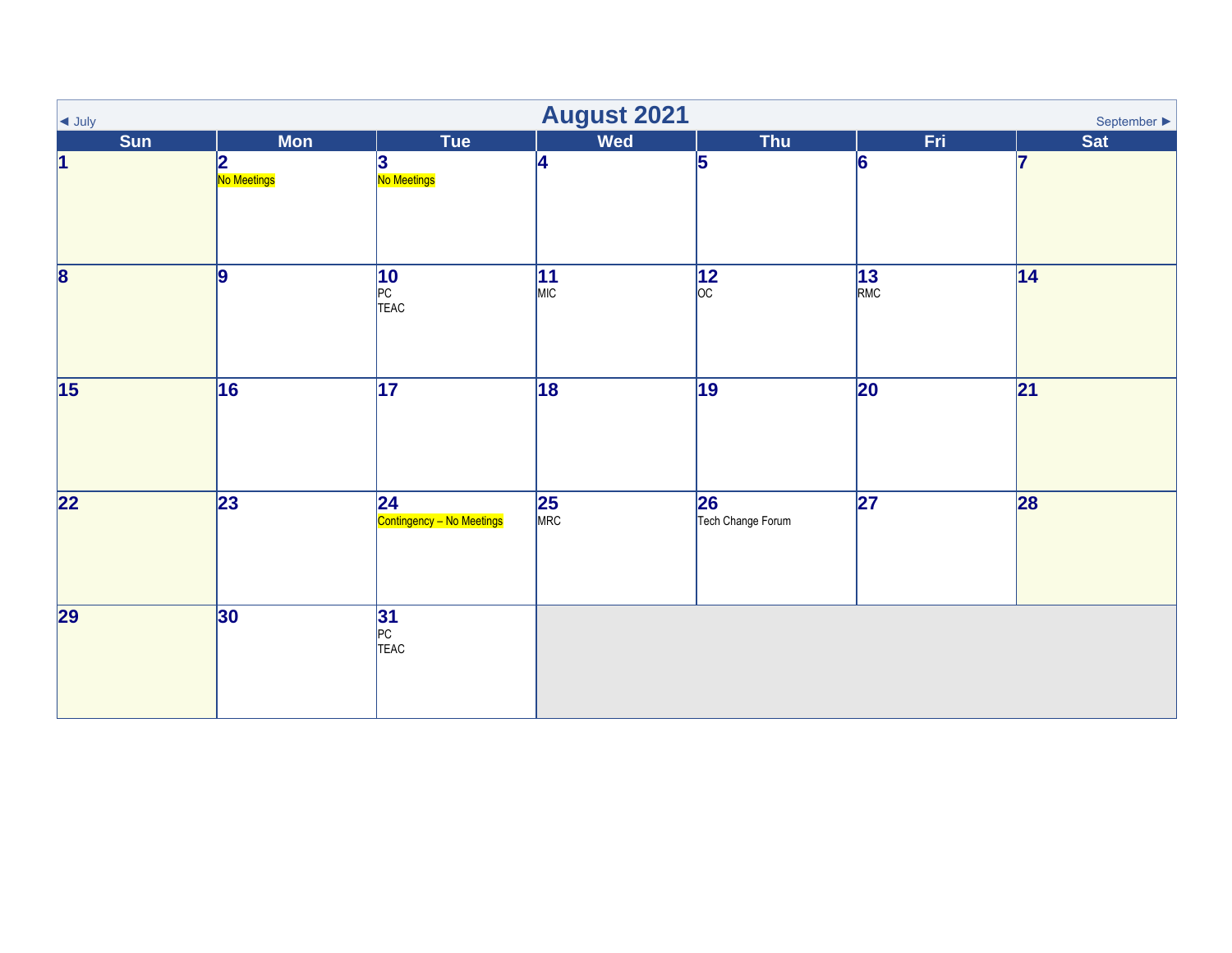| ◀ August                | <b>September 2021</b><br>October $\blacktriangleright$                  |                                 |                                                           |                                              |                 |                |  |  |  |  |
|-------------------------|-------------------------------------------------------------------------|---------------------------------|-----------------------------------------------------------|----------------------------------------------|-----------------|----------------|--|--|--|--|
| <b>Sun</b>              | <b>Mon</b>                                                              | <b>Tue</b>                      | <b>Wed</b>                                                | <b>Thu</b>                                   | Fri.            | <b>Sat</b>     |  |  |  |  |
|                         |                                                                         |                                 | 1<br>MIC                                                  | $\frac{2}{\infty}$                           | $\frac{3}{RMC}$ | 4              |  |  |  |  |
| $\overline{\mathbf{5}}$ | 6 Labor Day<br><b>PJM Holiday</b><br>Rosh Hashanah begins at<br>sundown | No Meetings<br>Rosh Hashanah    | 8                                                         | 9                                            | $ 10\rangle$    | 11 Patriot Day |  |  |  |  |
| $\overline{12}$         | $\overline{13}$                                                         | 14                              | 15<br>Yom Kippur begins at sundown<br>(avoid PM meetings) | $\overline{16}$<br>Yom Kippur<br>No Meetings | $\overline{17}$ | 18             |  |  |  |  |
| 19                      | 20                                                                      | 21                              | 22 Start of Fall (Autumnal<br>Equinox)                    | 23<br><b>FERC Open Meeting</b>               | 24              | 25             |  |  |  |  |
| 26                      | $\overline{27}$<br>SHP Forum<br>MC Webinar                              | 28<br>Contingency - No Meetings | $29$<br>$MRC$<br>MC                                       | 30<br>Tech Change Forum                      |                 |                |  |  |  |  |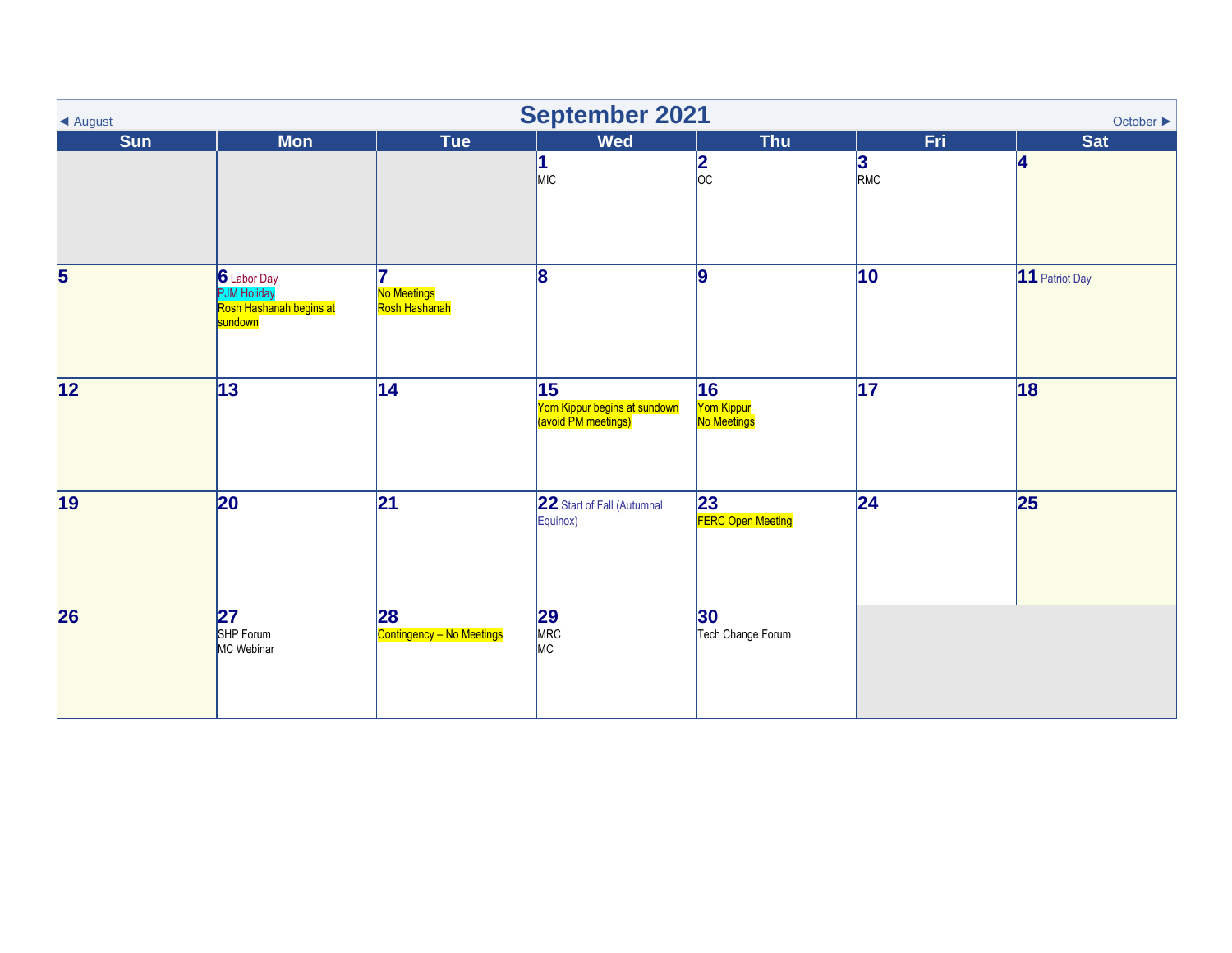| September               | October 2021<br>November $\blacktriangleright$ |                                 |                        |                         |                             |            |  |  |
|-------------------------|------------------------------------------------|---------------------------------|------------------------|-------------------------|-----------------------------|------------|--|--|
| Sun                     | <b>Mon</b>                                     | Tue                             | <b>Wed</b>             | Thu                     | Fri.<br>1<br>No Meetings    | Sat<br> 2  |  |  |
| $\overline{\mathbf{3}}$ | 4<br>No Meetings                               | 5<br>PC<br>TEAC                 | $\sqrt{\frac{6}{MIC}}$ | 17<br>$ _{\rm OC}$      | $\overline{\text{B}_{RMC}}$ | $\vert 9$  |  |  |
| 10                      | 11 Columbus Day                                | $\overline{12}$                 | $\overline{13}$        | $\overline{14}$         | $\overline{15}$             | 16         |  |  |
| 17                      | 18<br>SHP Forum<br>MC Webinar                  | 19<br>Contingency – No Meetings | <b>20</b><br>MRC<br>MC | 21<br>FERC Open Meeting | $\overline{22}$             | $\vert$ 23 |  |  |
| $\overline{24}$         | $\overline{25}$                                | 26                              | $\overline{27}$        | 28<br>Tech Change Forum | 29                          | 30         |  |  |
| 31 Halloween            |                                                |                                 |                        |                         |                             |            |  |  |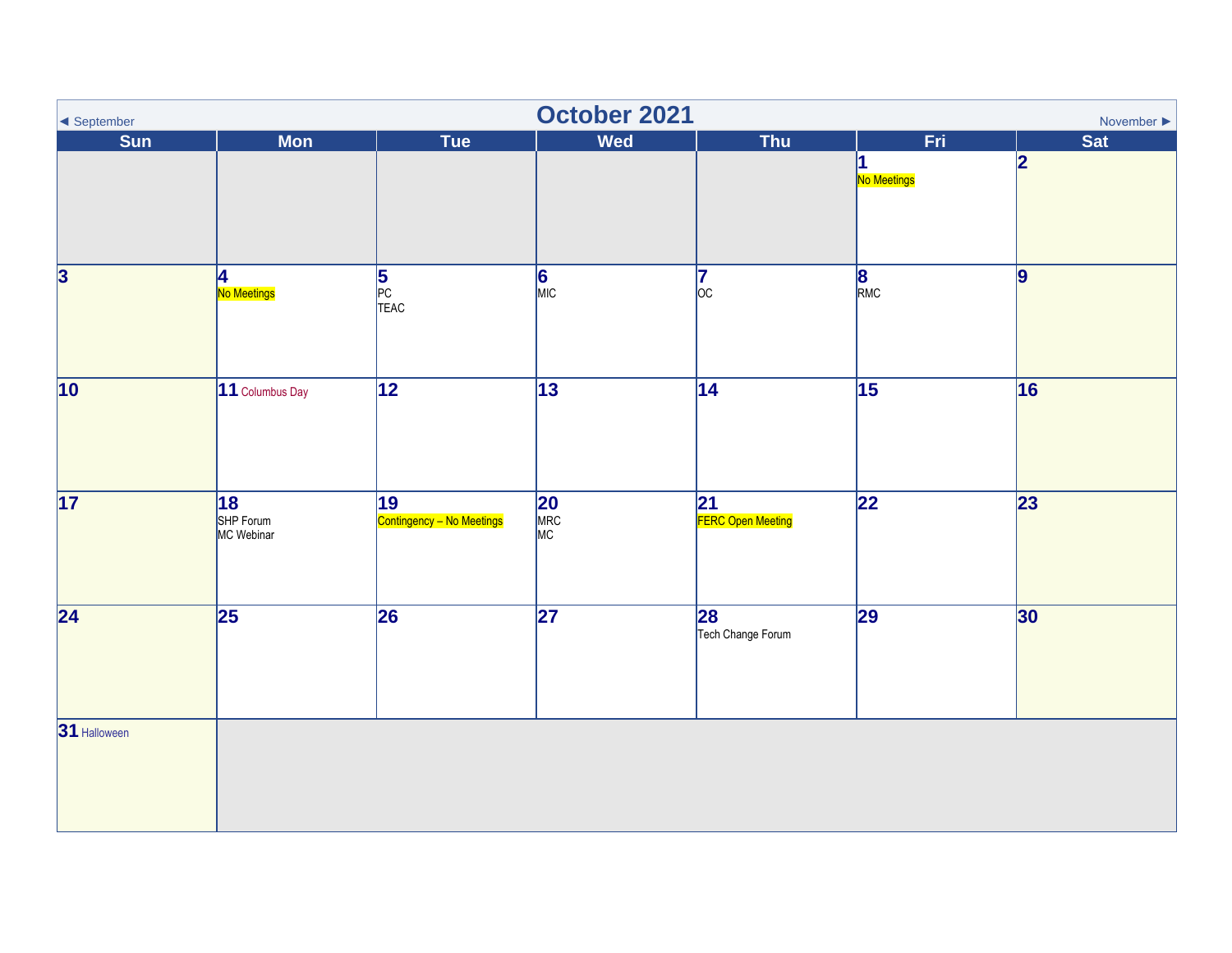| ◀ October                            | <b>November 2021</b><br>December $\blacktriangleright$ |                                         |                              |                                                                  |                    |            |  |  |  |  |
|--------------------------------------|--------------------------------------------------------|-----------------------------------------|------------------------------|------------------------------------------------------------------|--------------------|------------|--|--|--|--|
| <b>Sun</b>                           | <b>Mon</b>                                             | <b>Tue</b>                              | <b>Wed</b>                   | <b>Thu</b>                                                       | Fri.               | <b>Sat</b> |  |  |  |  |
|                                      |                                                        | 2 Election Day<br><b>Avoid Meetings</b> | 3 <br>MIC                    | $\frac{4}{\text{oc}}$                                            | $\frac{5}{RMC}$    | 6          |  |  |  |  |
| 7 Daylight Saving Time Ends<br>NARUC | 8<br>NARUC                                             | 9 <br>NARUC<br>PC<br>TEAC               | $ 10\rangle$<br>NARUC        | 11 Veterans Day<br>No Meetings<br><b>NARUC</b>                   | 12 <br>No Meetings | 13         |  |  |  |  |
| $\overline{14}$                      | $\overline{15}$<br>SHP Forum<br>MC Webinar             | $\overline{16}$                         | $\overline{17}$<br>MRC<br>MC | $\overline{18}$<br><b>FERC Open Meeting</b><br>Tech Change Forum | 19                 | 20         |  |  |  |  |
| $\overline{21}$                      | 22<br>Contingency - No Meetings                        | 23                                      | 24                           | 25 Thanksgiving Day<br><b>PJM Holiday</b>                        | 26<br>PJM Holiday  | 27         |  |  |  |  |
| 28<br>Chanukah begins at sundown     | 29<br>Chanukah - 1 <sup>st</sup> day                   | <b>30</b><br>PC<br>TEAC                 |                              |                                                                  |                    |            |  |  |  |  |